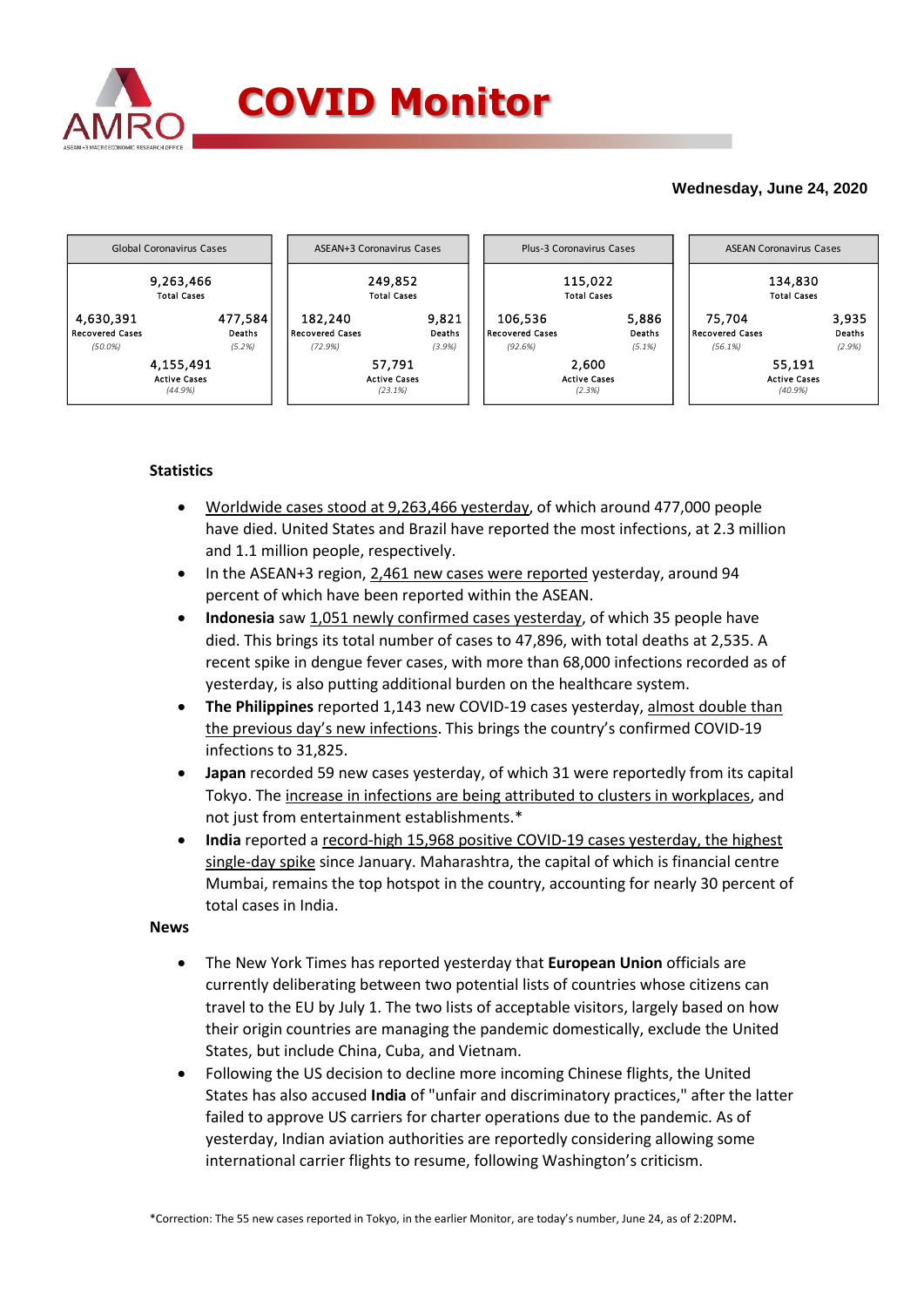

## Overview of Confirmed COVID-19 Cases

Data as of 23/6/2020

| Rate $(\%)^2$<br><b>Deaths</b><br>Cases<br>Population<br>per 1M Pop.<br>$(7-day avg)^1$<br>Cases<br>Cases<br><b>Deaths</b><br>Rate (%)<br>Cases<br>Recovered<br>Cases<br>9,263,466<br>21,720<br>Global<br>164,825<br>1.8<br>477,584<br>5,413<br>5.2<br>4,630,391<br>50.0<br>4,155,491<br>501<br>55<br>ASEAN+3<br>249,852<br>2,461<br>1.0<br>9,821<br>3.9<br>182,240<br>72.9<br>57,791<br>Plus-3<br>115,022<br>139<br>$\mathbf 1$<br>0.1<br>5,886<br>11<br>106,536<br>92.6<br>2,600<br>5.1<br>500<br>2.9<br>ASEAN<br>134,830<br>2,322<br>1.8<br>44<br>75,704<br>55,191<br>3,935<br>56.1<br>83,431<br>-9<br>59<br>13<br>0.0<br>0.0<br>4,634<br>$\mathbf 0$<br>78,427<br>94.0<br>370<br>China<br>5.6<br>1,177<br>16<br>$-14$<br>6<br>$\mathbf 1$<br>0.5<br>1,083<br>88<br>Hong Kong, China<br>154<br>2.1<br>1.4<br>92.0<br>59<br>0.5<br>19<br>818<br>17,879<br>142<br>0.3<br>965<br>10<br>5.4<br>16,096<br>90.0<br>Japan<br>5<br>51<br>1.0<br>$\pmb{0}$<br>2.2<br>12,535<br>241<br>0.4<br>10,930<br>1,324<br>Korea<br>281<br>87.2<br>97<br>47,896<br>177<br>1,051<br>3.9<br>2.2<br>2,535<br>35<br>5.3<br>19,241<br>26,120<br>Indonesia<br>40.2<br>3<br>0.1<br>$\mathbf 0$<br>8,590<br>$-12$<br>0.0<br>121<br>1.4<br>8,186<br>95.3<br>283<br>Malaysia<br>259<br>513<br>9<br>31,825<br>289<br>1,143<br>10.4<br>3.7<br>8,442<br>26.5<br>22,197<br>Philippines<br>1,186<br>3.7<br>-99<br>42,432<br>20.9<br>0<br>7,442<br>119<br>0.3<br>26<br>0.1<br>35,995<br>84.8<br>6,411<br>Singapore<br>5<br>0.2<br>3,156<br>46<br>0.1<br>$\overline{2}$<br>58<br>$\mathbf 0$<br>1.8<br>95.8<br>75<br>Thailand<br>3,023<br>313<br>0.0<br>$\mathbf 0$<br>Brunei Darussalam<br>141<br>0<br>$\mathbf 0$<br>0.0<br>$\overline{3}$<br>$\mathbf 0$<br>2.1<br>138<br>97.9<br>0.0<br>$\pmb{0}$<br>Cambodia<br>130<br>8<br>0<br>$-1$<br>0.0<br>0<br>0.0<br>127<br>97.7<br>3<br>$\mathbf 0$<br>Lao PDR<br>19<br>$\mathbf{0}$<br>0.0<br>$\pmb{0}$<br>19<br>$\pmb{0}$<br>3<br>0.0<br>0<br>0.0<br>100.0<br>292<br>0.0<br>$\mathsf 0$<br>6<br>$\mathbf 0$<br>82<br>5<br>$\mathbf{1}$<br>0.3<br>204<br>69.9<br>Myanmar<br>2.1<br>349<br>0.0<br>0<br>0.0<br>20<br>$\overline{4}$<br>0<br>0<br>$\Omega$<br>0.0<br>329<br>94.3<br>Vietnam<br>60,810<br>5,280<br>260<br>22.6<br>$-37$<br>0.4<br>9,713<br>17<br>27.6<br>Belgium<br>16.0<br>16,771<br>34,326<br>191,730<br>2,950<br>4.4<br>$^{\rm -1}$<br>0.2<br>29,652<br>57<br>15.5<br>70,952<br>288<br>37.0<br>91,126<br>France<br>192,480<br>2,320<br>216<br>8,914<br>15<br>175,825<br>712<br>8.6<br>0.4<br>4.6<br>91.3<br>7,741<br>Germany<br>1.9<br>$-108$<br>238,833<br>3,965<br>113<br>0.0<br>34,675<br>18<br>184,585<br>19,573<br>Italy<br>14.5<br>77.3<br>5<br>49,722<br>64<br>3.7<br>$-1$<br>0.1<br>6,095<br>Netherlands<br>2,877<br>12.3<br>$\overline{\phantom{a}}$<br>16<br>246,752<br>5,265<br>248<br>5.3<br>28,752<br>$\mathbf{1}$<br>150,376<br>60.9<br>53,521<br>0.1<br>11.7<br>Spain<br>2.5<br>31,332<br>3,623<br>22<br>$\pmb{0}$<br>92.6<br>376<br>Switzerland<br>$\overline{4}$<br>0.1<br>1,956<br>29,000<br>6.2<br><b>United Kingdom</b><br>921<br>$-37$<br>280<br>307,682<br>4,575<br>13.7<br>0.3<br>43,011<br>14.0<br>ä,<br>$\sim$<br>18,004<br>1,145,906<br>5,421<br>186.6<br>52,645<br>1,374<br>465,298<br>Brazil<br>39,436<br>3.6<br>4.6<br>627,963<br>54.8<br>9.2<br>9<br>103,767<br>2,744<br>349<br>18<br>8.2<br>Canada<br>0.3<br>8,512<br>66,135<br>63.7<br>29,120<br>$\mathsf 3$<br>250,767<br>195.5<br>$-804$<br>Chile<br>12,888<br>3,804<br>1.5<br>4,505<br>1.8<br>210,570<br>35,692<br>84.0<br>6,288<br>49.5<br>23,377<br>793<br>143,646<br>24,387<br>Mexico<br>191,410<br>1,506<br>1,711<br>3.4<br>12.2<br>75.0<br>$-2,746$<br>56.9<br>260,810<br>7,946<br>3,363<br>102.5<br>1.3<br>8,404<br>181<br>3.2<br>148,437<br>103,969<br>Peru<br>104.5<br>3,627<br>1.5<br>826<br><b>United States</b><br>2,340,006<br>7,068<br>34,598<br>121,066<br>5.2<br>647,548<br>1,571,392<br>27.7<br>29<br>7,521<br>290<br>1.1<br>11<br>103<br>6,924<br>494<br>Australia<br>0.4<br>$\mathbf{1}$<br>1.4<br>92.1<br>1,035<br>456,183<br>333<br>15,968<br>11.7<br>3.6<br>14,476<br>465<br>258,685<br>183,022<br>India<br>3.2<br>56.7<br>209,970<br>$-128$<br>2,495<br>2,445<br>29.1<br>9,863<br>121<br>4.7<br>169,160<br>30,947<br>Iran<br>1.2<br>80.6<br>598,878<br>50.6<br>$-173$<br>153<br>1.4<br>355,847<br>234,682<br>Russia<br>4,085<br>7,413<br>1.3<br>8,349<br>59.4<br>$-254$<br>39<br>Saudi Arabia<br>164,144<br>4,722<br>3,139<br>90.3<br>1.9<br>0.8<br>109,885<br>66.9<br>52,913<br>1,346 | Economy | <b>Total</b> | Cases per 1M | <b>New</b> | <b>New Cases</b> | <b>New Cases</b> | <b>ANew</b> | ∆% New | <b>Total</b> | <b>New</b> | Fatality | <b>Total</b> | Recovery | Active |
|----------------------------------------------------------------------------------------------------------------------------------------------------------------------------------------------------------------------------------------------------------------------------------------------------------------------------------------------------------------------------------------------------------------------------------------------------------------------------------------------------------------------------------------------------------------------------------------------------------------------------------------------------------------------------------------------------------------------------------------------------------------------------------------------------------------------------------------------------------------------------------------------------------------------------------------------------------------------------------------------------------------------------------------------------------------------------------------------------------------------------------------------------------------------------------------------------------------------------------------------------------------------------------------------------------------------------------------------------------------------------------------------------------------------------------------------------------------------------------------------------------------------------------------------------------------------------------------------------------------------------------------------------------------------------------------------------------------------------------------------------------------------------------------------------------------------------------------------------------------------------------------------------------------------------------------------------------------------------------------------------------------------------------------------------------------------------------------------------------------------------------------------------------------------------------------------------------------------------------------------------------------------------------------------------------------------------------------------------------------------------------------------------------------------------------------------------------------------------------------------------------------------------------------------------------------------------------------------------------------------------------------------------------------------------------------------------------------------------------------------------------------------------------------------------------------------------------------------------------------------------------------------------------------------------------------------------------------------------------------------------------------------------------------------------------------------------------------------------------------------------------------------------------------------------------------------------------------------------------------------------------------------------------------------------------------------------------------------------------------------------------------------------------------------------------------------------------------------------------------------------------------------------------------------------------------------------------------------------------------------------------------------------------------------------------------------------------------------------------------------------------------------------------------------------------------------------------------------------------------------------------------------------------------------------------------------------------------------------------------------------------------------------------------------------------------------------------------------------------------------------------------------------------------------------------------------------------------------------------------------------------------------------------------------------------------------------------------------------------------------------------------------------------------------------------------------------------------------------------------------------------------------------|---------|--------------|--------------|------------|------------------|------------------|-------------|--------|--------------|------------|----------|--------------|----------|--------|
|                                                                                                                                                                                                                                                                                                                                                                                                                                                                                                                                                                                                                                                                                                                                                                                                                                                                                                                                                                                                                                                                                                                                                                                                                                                                                                                                                                                                                                                                                                                                                                                                                                                                                                                                                                                                                                                                                                                                                                                                                                                                                                                                                                                                                                                                                                                                                                                                                                                                                                                                                                                                                                                                                                                                                                                                                                                                                                                                                                                                                                                                                                                                                                                                                                                                                                                                                                                                                                                                                                                                                                                                                                                                                                                                                                                                                                                                                                                                                                                                                                                                                                                                                                                                                                                                                                                                                                                                                                                                                                                            |         |              |              |            |                  |                  |             |        |              |            |          |              |          |        |
|                                                                                                                                                                                                                                                                                                                                                                                                                                                                                                                                                                                                                                                                                                                                                                                                                                                                                                                                                                                                                                                                                                                                                                                                                                                                                                                                                                                                                                                                                                                                                                                                                                                                                                                                                                                                                                                                                                                                                                                                                                                                                                                                                                                                                                                                                                                                                                                                                                                                                                                                                                                                                                                                                                                                                                                                                                                                                                                                                                                                                                                                                                                                                                                                                                                                                                                                                                                                                                                                                                                                                                                                                                                                                                                                                                                                                                                                                                                                                                                                                                                                                                                                                                                                                                                                                                                                                                                                                                                                                                                            |         |              |              |            |                  |                  |             |        |              |            |          |              |          |        |
|                                                                                                                                                                                                                                                                                                                                                                                                                                                                                                                                                                                                                                                                                                                                                                                                                                                                                                                                                                                                                                                                                                                                                                                                                                                                                                                                                                                                                                                                                                                                                                                                                                                                                                                                                                                                                                                                                                                                                                                                                                                                                                                                                                                                                                                                                                                                                                                                                                                                                                                                                                                                                                                                                                                                                                                                                                                                                                                                                                                                                                                                                                                                                                                                                                                                                                                                                                                                                                                                                                                                                                                                                                                                                                                                                                                                                                                                                                                                                                                                                                                                                                                                                                                                                                                                                                                                                                                                                                                                                                                            |         |              |              |            |                  |                  |             |        |              |            |          |              |          |        |
|                                                                                                                                                                                                                                                                                                                                                                                                                                                                                                                                                                                                                                                                                                                                                                                                                                                                                                                                                                                                                                                                                                                                                                                                                                                                                                                                                                                                                                                                                                                                                                                                                                                                                                                                                                                                                                                                                                                                                                                                                                                                                                                                                                                                                                                                                                                                                                                                                                                                                                                                                                                                                                                                                                                                                                                                                                                                                                                                                                                                                                                                                                                                                                                                                                                                                                                                                                                                                                                                                                                                                                                                                                                                                                                                                                                                                                                                                                                                                                                                                                                                                                                                                                                                                                                                                                                                                                                                                                                                                                                            |         |              |              |            |                  |                  |             |        |              |            |          |              |          |        |
|                                                                                                                                                                                                                                                                                                                                                                                                                                                                                                                                                                                                                                                                                                                                                                                                                                                                                                                                                                                                                                                                                                                                                                                                                                                                                                                                                                                                                                                                                                                                                                                                                                                                                                                                                                                                                                                                                                                                                                                                                                                                                                                                                                                                                                                                                                                                                                                                                                                                                                                                                                                                                                                                                                                                                                                                                                                                                                                                                                                                                                                                                                                                                                                                                                                                                                                                                                                                                                                                                                                                                                                                                                                                                                                                                                                                                                                                                                                                                                                                                                                                                                                                                                                                                                                                                                                                                                                                                                                                                                                            |         |              |              |            |                  |                  |             |        |              |            |          |              |          |        |
|                                                                                                                                                                                                                                                                                                                                                                                                                                                                                                                                                                                                                                                                                                                                                                                                                                                                                                                                                                                                                                                                                                                                                                                                                                                                                                                                                                                                                                                                                                                                                                                                                                                                                                                                                                                                                                                                                                                                                                                                                                                                                                                                                                                                                                                                                                                                                                                                                                                                                                                                                                                                                                                                                                                                                                                                                                                                                                                                                                                                                                                                                                                                                                                                                                                                                                                                                                                                                                                                                                                                                                                                                                                                                                                                                                                                                                                                                                                                                                                                                                                                                                                                                                                                                                                                                                                                                                                                                                                                                                                            |         |              |              |            |                  |                  |             |        |              |            |          |              |          |        |
|                                                                                                                                                                                                                                                                                                                                                                                                                                                                                                                                                                                                                                                                                                                                                                                                                                                                                                                                                                                                                                                                                                                                                                                                                                                                                                                                                                                                                                                                                                                                                                                                                                                                                                                                                                                                                                                                                                                                                                                                                                                                                                                                                                                                                                                                                                                                                                                                                                                                                                                                                                                                                                                                                                                                                                                                                                                                                                                                                                                                                                                                                                                                                                                                                                                                                                                                                                                                                                                                                                                                                                                                                                                                                                                                                                                                                                                                                                                                                                                                                                                                                                                                                                                                                                                                                                                                                                                                                                                                                                                            |         |              |              |            |                  |                  |             |        |              |            |          |              |          |        |
|                                                                                                                                                                                                                                                                                                                                                                                                                                                                                                                                                                                                                                                                                                                                                                                                                                                                                                                                                                                                                                                                                                                                                                                                                                                                                                                                                                                                                                                                                                                                                                                                                                                                                                                                                                                                                                                                                                                                                                                                                                                                                                                                                                                                                                                                                                                                                                                                                                                                                                                                                                                                                                                                                                                                                                                                                                                                                                                                                                                                                                                                                                                                                                                                                                                                                                                                                                                                                                                                                                                                                                                                                                                                                                                                                                                                                                                                                                                                                                                                                                                                                                                                                                                                                                                                                                                                                                                                                                                                                                                            |         |              |              |            |                  |                  |             |        |              |            |          |              |          |        |
|                                                                                                                                                                                                                                                                                                                                                                                                                                                                                                                                                                                                                                                                                                                                                                                                                                                                                                                                                                                                                                                                                                                                                                                                                                                                                                                                                                                                                                                                                                                                                                                                                                                                                                                                                                                                                                                                                                                                                                                                                                                                                                                                                                                                                                                                                                                                                                                                                                                                                                                                                                                                                                                                                                                                                                                                                                                                                                                                                                                                                                                                                                                                                                                                                                                                                                                                                                                                                                                                                                                                                                                                                                                                                                                                                                                                                                                                                                                                                                                                                                                                                                                                                                                                                                                                                                                                                                                                                                                                                                                            |         |              |              |            |                  |                  |             |        |              |            |          |              |          |        |
|                                                                                                                                                                                                                                                                                                                                                                                                                                                                                                                                                                                                                                                                                                                                                                                                                                                                                                                                                                                                                                                                                                                                                                                                                                                                                                                                                                                                                                                                                                                                                                                                                                                                                                                                                                                                                                                                                                                                                                                                                                                                                                                                                                                                                                                                                                                                                                                                                                                                                                                                                                                                                                                                                                                                                                                                                                                                                                                                                                                                                                                                                                                                                                                                                                                                                                                                                                                                                                                                                                                                                                                                                                                                                                                                                                                                                                                                                                                                                                                                                                                                                                                                                                                                                                                                                                                                                                                                                                                                                                                            |         |              |              |            |                  |                  |             |        |              |            |          |              |          |        |
|                                                                                                                                                                                                                                                                                                                                                                                                                                                                                                                                                                                                                                                                                                                                                                                                                                                                                                                                                                                                                                                                                                                                                                                                                                                                                                                                                                                                                                                                                                                                                                                                                                                                                                                                                                                                                                                                                                                                                                                                                                                                                                                                                                                                                                                                                                                                                                                                                                                                                                                                                                                                                                                                                                                                                                                                                                                                                                                                                                                                                                                                                                                                                                                                                                                                                                                                                                                                                                                                                                                                                                                                                                                                                                                                                                                                                                                                                                                                                                                                                                                                                                                                                                                                                                                                                                                                                                                                                                                                                                                            |         |              |              |            |                  |                  |             |        |              |            |          |              |          |        |
|                                                                                                                                                                                                                                                                                                                                                                                                                                                                                                                                                                                                                                                                                                                                                                                                                                                                                                                                                                                                                                                                                                                                                                                                                                                                                                                                                                                                                                                                                                                                                                                                                                                                                                                                                                                                                                                                                                                                                                                                                                                                                                                                                                                                                                                                                                                                                                                                                                                                                                                                                                                                                                                                                                                                                                                                                                                                                                                                                                                                                                                                                                                                                                                                                                                                                                                                                                                                                                                                                                                                                                                                                                                                                                                                                                                                                                                                                                                                                                                                                                                                                                                                                                                                                                                                                                                                                                                                                                                                                                                            |         |              |              |            |                  |                  |             |        |              |            |          |              |          |        |
|                                                                                                                                                                                                                                                                                                                                                                                                                                                                                                                                                                                                                                                                                                                                                                                                                                                                                                                                                                                                                                                                                                                                                                                                                                                                                                                                                                                                                                                                                                                                                                                                                                                                                                                                                                                                                                                                                                                                                                                                                                                                                                                                                                                                                                                                                                                                                                                                                                                                                                                                                                                                                                                                                                                                                                                                                                                                                                                                                                                                                                                                                                                                                                                                                                                                                                                                                                                                                                                                                                                                                                                                                                                                                                                                                                                                                                                                                                                                                                                                                                                                                                                                                                                                                                                                                                                                                                                                                                                                                                                            |         |              |              |            |                  |                  |             |        |              |            |          |              |          |        |
|                                                                                                                                                                                                                                                                                                                                                                                                                                                                                                                                                                                                                                                                                                                                                                                                                                                                                                                                                                                                                                                                                                                                                                                                                                                                                                                                                                                                                                                                                                                                                                                                                                                                                                                                                                                                                                                                                                                                                                                                                                                                                                                                                                                                                                                                                                                                                                                                                                                                                                                                                                                                                                                                                                                                                                                                                                                                                                                                                                                                                                                                                                                                                                                                                                                                                                                                                                                                                                                                                                                                                                                                                                                                                                                                                                                                                                                                                                                                                                                                                                                                                                                                                                                                                                                                                                                                                                                                                                                                                                                            |         |              |              |            |                  |                  |             |        |              |            |          |              |          |        |
|                                                                                                                                                                                                                                                                                                                                                                                                                                                                                                                                                                                                                                                                                                                                                                                                                                                                                                                                                                                                                                                                                                                                                                                                                                                                                                                                                                                                                                                                                                                                                                                                                                                                                                                                                                                                                                                                                                                                                                                                                                                                                                                                                                                                                                                                                                                                                                                                                                                                                                                                                                                                                                                                                                                                                                                                                                                                                                                                                                                                                                                                                                                                                                                                                                                                                                                                                                                                                                                                                                                                                                                                                                                                                                                                                                                                                                                                                                                                                                                                                                                                                                                                                                                                                                                                                                                                                                                                                                                                                                                            |         |              |              |            |                  |                  |             |        |              |            |          |              |          |        |
|                                                                                                                                                                                                                                                                                                                                                                                                                                                                                                                                                                                                                                                                                                                                                                                                                                                                                                                                                                                                                                                                                                                                                                                                                                                                                                                                                                                                                                                                                                                                                                                                                                                                                                                                                                                                                                                                                                                                                                                                                                                                                                                                                                                                                                                                                                                                                                                                                                                                                                                                                                                                                                                                                                                                                                                                                                                                                                                                                                                                                                                                                                                                                                                                                                                                                                                                                                                                                                                                                                                                                                                                                                                                                                                                                                                                                                                                                                                                                                                                                                                                                                                                                                                                                                                                                                                                                                                                                                                                                                                            |         |              |              |            |                  |                  |             |        |              |            |          |              |          |        |
|                                                                                                                                                                                                                                                                                                                                                                                                                                                                                                                                                                                                                                                                                                                                                                                                                                                                                                                                                                                                                                                                                                                                                                                                                                                                                                                                                                                                                                                                                                                                                                                                                                                                                                                                                                                                                                                                                                                                                                                                                                                                                                                                                                                                                                                                                                                                                                                                                                                                                                                                                                                                                                                                                                                                                                                                                                                                                                                                                                                                                                                                                                                                                                                                                                                                                                                                                                                                                                                                                                                                                                                                                                                                                                                                                                                                                                                                                                                                                                                                                                                                                                                                                                                                                                                                                                                                                                                                                                                                                                                            |         |              |              |            |                  |                  |             |        |              |            |          |              |          |        |
|                                                                                                                                                                                                                                                                                                                                                                                                                                                                                                                                                                                                                                                                                                                                                                                                                                                                                                                                                                                                                                                                                                                                                                                                                                                                                                                                                                                                                                                                                                                                                                                                                                                                                                                                                                                                                                                                                                                                                                                                                                                                                                                                                                                                                                                                                                                                                                                                                                                                                                                                                                                                                                                                                                                                                                                                                                                                                                                                                                                                                                                                                                                                                                                                                                                                                                                                                                                                                                                                                                                                                                                                                                                                                                                                                                                                                                                                                                                                                                                                                                                                                                                                                                                                                                                                                                                                                                                                                                                                                                                            |         |              |              |            |                  |                  |             |        |              |            |          |              |          |        |
|                                                                                                                                                                                                                                                                                                                                                                                                                                                                                                                                                                                                                                                                                                                                                                                                                                                                                                                                                                                                                                                                                                                                                                                                                                                                                                                                                                                                                                                                                                                                                                                                                                                                                                                                                                                                                                                                                                                                                                                                                                                                                                                                                                                                                                                                                                                                                                                                                                                                                                                                                                                                                                                                                                                                                                                                                                                                                                                                                                                                                                                                                                                                                                                                                                                                                                                                                                                                                                                                                                                                                                                                                                                                                                                                                                                                                                                                                                                                                                                                                                                                                                                                                                                                                                                                                                                                                                                                                                                                                                                            |         |              |              |            |                  |                  |             |        |              |            |          |              |          |        |
|                                                                                                                                                                                                                                                                                                                                                                                                                                                                                                                                                                                                                                                                                                                                                                                                                                                                                                                                                                                                                                                                                                                                                                                                                                                                                                                                                                                                                                                                                                                                                                                                                                                                                                                                                                                                                                                                                                                                                                                                                                                                                                                                                                                                                                                                                                                                                                                                                                                                                                                                                                                                                                                                                                                                                                                                                                                                                                                                                                                                                                                                                                                                                                                                                                                                                                                                                                                                                                                                                                                                                                                                                                                                                                                                                                                                                                                                                                                                                                                                                                                                                                                                                                                                                                                                                                                                                                                                                                                                                                                            |         |              |              |            |                  |                  |             |        |              |            |          |              |          |        |
|                                                                                                                                                                                                                                                                                                                                                                                                                                                                                                                                                                                                                                                                                                                                                                                                                                                                                                                                                                                                                                                                                                                                                                                                                                                                                                                                                                                                                                                                                                                                                                                                                                                                                                                                                                                                                                                                                                                                                                                                                                                                                                                                                                                                                                                                                                                                                                                                                                                                                                                                                                                                                                                                                                                                                                                                                                                                                                                                                                                                                                                                                                                                                                                                                                                                                                                                                                                                                                                                                                                                                                                                                                                                                                                                                                                                                                                                                                                                                                                                                                                                                                                                                                                                                                                                                                                                                                                                                                                                                                                            |         |              |              |            |                  |                  |             |        |              |            |          |              |          |        |
|                                                                                                                                                                                                                                                                                                                                                                                                                                                                                                                                                                                                                                                                                                                                                                                                                                                                                                                                                                                                                                                                                                                                                                                                                                                                                                                                                                                                                                                                                                                                                                                                                                                                                                                                                                                                                                                                                                                                                                                                                                                                                                                                                                                                                                                                                                                                                                                                                                                                                                                                                                                                                                                                                                                                                                                                                                                                                                                                                                                                                                                                                                                                                                                                                                                                                                                                                                                                                                                                                                                                                                                                                                                                                                                                                                                                                                                                                                                                                                                                                                                                                                                                                                                                                                                                                                                                                                                                                                                                                                                            |         |              |              |            |                  |                  |             |        |              |            |          |              |          |        |
|                                                                                                                                                                                                                                                                                                                                                                                                                                                                                                                                                                                                                                                                                                                                                                                                                                                                                                                                                                                                                                                                                                                                                                                                                                                                                                                                                                                                                                                                                                                                                                                                                                                                                                                                                                                                                                                                                                                                                                                                                                                                                                                                                                                                                                                                                                                                                                                                                                                                                                                                                                                                                                                                                                                                                                                                                                                                                                                                                                                                                                                                                                                                                                                                                                                                                                                                                                                                                                                                                                                                                                                                                                                                                                                                                                                                                                                                                                                                                                                                                                                                                                                                                                                                                                                                                                                                                                                                                                                                                                                            |         |              |              |            |                  |                  |             |        |              |            |          |              |          |        |
|                                                                                                                                                                                                                                                                                                                                                                                                                                                                                                                                                                                                                                                                                                                                                                                                                                                                                                                                                                                                                                                                                                                                                                                                                                                                                                                                                                                                                                                                                                                                                                                                                                                                                                                                                                                                                                                                                                                                                                                                                                                                                                                                                                                                                                                                                                                                                                                                                                                                                                                                                                                                                                                                                                                                                                                                                                                                                                                                                                                                                                                                                                                                                                                                                                                                                                                                                                                                                                                                                                                                                                                                                                                                                                                                                                                                                                                                                                                                                                                                                                                                                                                                                                                                                                                                                                                                                                                                                                                                                                                            |         |              |              |            |                  |                  |             |        |              |            |          |              |          |        |
|                                                                                                                                                                                                                                                                                                                                                                                                                                                                                                                                                                                                                                                                                                                                                                                                                                                                                                                                                                                                                                                                                                                                                                                                                                                                                                                                                                                                                                                                                                                                                                                                                                                                                                                                                                                                                                                                                                                                                                                                                                                                                                                                                                                                                                                                                                                                                                                                                                                                                                                                                                                                                                                                                                                                                                                                                                                                                                                                                                                                                                                                                                                                                                                                                                                                                                                                                                                                                                                                                                                                                                                                                                                                                                                                                                                                                                                                                                                                                                                                                                                                                                                                                                                                                                                                                                                                                                                                                                                                                                                            |         |              |              |            |                  |                  |             |        |              |            |          |              |          |        |
|                                                                                                                                                                                                                                                                                                                                                                                                                                                                                                                                                                                                                                                                                                                                                                                                                                                                                                                                                                                                                                                                                                                                                                                                                                                                                                                                                                                                                                                                                                                                                                                                                                                                                                                                                                                                                                                                                                                                                                                                                                                                                                                                                                                                                                                                                                                                                                                                                                                                                                                                                                                                                                                                                                                                                                                                                                                                                                                                                                                                                                                                                                                                                                                                                                                                                                                                                                                                                                                                                                                                                                                                                                                                                                                                                                                                                                                                                                                                                                                                                                                                                                                                                                                                                                                                                                                                                                                                                                                                                                                            |         |              |              |            |                  |                  |             |        |              |            |          |              |          |        |
|                                                                                                                                                                                                                                                                                                                                                                                                                                                                                                                                                                                                                                                                                                                                                                                                                                                                                                                                                                                                                                                                                                                                                                                                                                                                                                                                                                                                                                                                                                                                                                                                                                                                                                                                                                                                                                                                                                                                                                                                                                                                                                                                                                                                                                                                                                                                                                                                                                                                                                                                                                                                                                                                                                                                                                                                                                                                                                                                                                                                                                                                                                                                                                                                                                                                                                                                                                                                                                                                                                                                                                                                                                                                                                                                                                                                                                                                                                                                                                                                                                                                                                                                                                                                                                                                                                                                                                                                                                                                                                                            |         |              |              |            |                  |                  |             |        |              |            |          |              |          |        |
|                                                                                                                                                                                                                                                                                                                                                                                                                                                                                                                                                                                                                                                                                                                                                                                                                                                                                                                                                                                                                                                                                                                                                                                                                                                                                                                                                                                                                                                                                                                                                                                                                                                                                                                                                                                                                                                                                                                                                                                                                                                                                                                                                                                                                                                                                                                                                                                                                                                                                                                                                                                                                                                                                                                                                                                                                                                                                                                                                                                                                                                                                                                                                                                                                                                                                                                                                                                                                                                                                                                                                                                                                                                                                                                                                                                                                                                                                                                                                                                                                                                                                                                                                                                                                                                                                                                                                                                                                                                                                                                            |         |              |              |            |                  |                  |             |        |              |            |          |              |          |        |
|                                                                                                                                                                                                                                                                                                                                                                                                                                                                                                                                                                                                                                                                                                                                                                                                                                                                                                                                                                                                                                                                                                                                                                                                                                                                                                                                                                                                                                                                                                                                                                                                                                                                                                                                                                                                                                                                                                                                                                                                                                                                                                                                                                                                                                                                                                                                                                                                                                                                                                                                                                                                                                                                                                                                                                                                                                                                                                                                                                                                                                                                                                                                                                                                                                                                                                                                                                                                                                                                                                                                                                                                                                                                                                                                                                                                                                                                                                                                                                                                                                                                                                                                                                                                                                                                                                                                                                                                                                                                                                                            |         |              |              |            |                  |                  |             |        |              |            |          |              |          |        |
|                                                                                                                                                                                                                                                                                                                                                                                                                                                                                                                                                                                                                                                                                                                                                                                                                                                                                                                                                                                                                                                                                                                                                                                                                                                                                                                                                                                                                                                                                                                                                                                                                                                                                                                                                                                                                                                                                                                                                                                                                                                                                                                                                                                                                                                                                                                                                                                                                                                                                                                                                                                                                                                                                                                                                                                                                                                                                                                                                                                                                                                                                                                                                                                                                                                                                                                                                                                                                                                                                                                                                                                                                                                                                                                                                                                                                                                                                                                                                                                                                                                                                                                                                                                                                                                                                                                                                                                                                                                                                                                            |         |              |              |            |                  |                  |             |        |              |            |          |              |          |        |
|                                                                                                                                                                                                                                                                                                                                                                                                                                                                                                                                                                                                                                                                                                                                                                                                                                                                                                                                                                                                                                                                                                                                                                                                                                                                                                                                                                                                                                                                                                                                                                                                                                                                                                                                                                                                                                                                                                                                                                                                                                                                                                                                                                                                                                                                                                                                                                                                                                                                                                                                                                                                                                                                                                                                                                                                                                                                                                                                                                                                                                                                                                                                                                                                                                                                                                                                                                                                                                                                                                                                                                                                                                                                                                                                                                                                                                                                                                                                                                                                                                                                                                                                                                                                                                                                                                                                                                                                                                                                                                                            |         |              |              |            |                  |                  |             |        |              |            |          |              |          |        |
|                                                                                                                                                                                                                                                                                                                                                                                                                                                                                                                                                                                                                                                                                                                                                                                                                                                                                                                                                                                                                                                                                                                                                                                                                                                                                                                                                                                                                                                                                                                                                                                                                                                                                                                                                                                                                                                                                                                                                                                                                                                                                                                                                                                                                                                                                                                                                                                                                                                                                                                                                                                                                                                                                                                                                                                                                                                                                                                                                                                                                                                                                                                                                                                                                                                                                                                                                                                                                                                                                                                                                                                                                                                                                                                                                                                                                                                                                                                                                                                                                                                                                                                                                                                                                                                                                                                                                                                                                                                                                                                            |         |              |              |            |                  |                  |             |        |              |            |          |              |          |        |
|                                                                                                                                                                                                                                                                                                                                                                                                                                                                                                                                                                                                                                                                                                                                                                                                                                                                                                                                                                                                                                                                                                                                                                                                                                                                                                                                                                                                                                                                                                                                                                                                                                                                                                                                                                                                                                                                                                                                                                                                                                                                                                                                                                                                                                                                                                                                                                                                                                                                                                                                                                                                                                                                                                                                                                                                                                                                                                                                                                                                                                                                                                                                                                                                                                                                                                                                                                                                                                                                                                                                                                                                                                                                                                                                                                                                                                                                                                                                                                                                                                                                                                                                                                                                                                                                                                                                                                                                                                                                                                                            |         |              |              |            |                  |                  |             |        |              |            |          |              |          |        |
|                                                                                                                                                                                                                                                                                                                                                                                                                                                                                                                                                                                                                                                                                                                                                                                                                                                                                                                                                                                                                                                                                                                                                                                                                                                                                                                                                                                                                                                                                                                                                                                                                                                                                                                                                                                                                                                                                                                                                                                                                                                                                                                                                                                                                                                                                                                                                                                                                                                                                                                                                                                                                                                                                                                                                                                                                                                                                                                                                                                                                                                                                                                                                                                                                                                                                                                                                                                                                                                                                                                                                                                                                                                                                                                                                                                                                                                                                                                                                                                                                                                                                                                                                                                                                                                                                                                                                                                                                                                                                                                            |         |              |              |            |                  |                  |             |        |              |            |          |              |          |        |
|                                                                                                                                                                                                                                                                                                                                                                                                                                                                                                                                                                                                                                                                                                                                                                                                                                                                                                                                                                                                                                                                                                                                                                                                                                                                                                                                                                                                                                                                                                                                                                                                                                                                                                                                                                                                                                                                                                                                                                                                                                                                                                                                                                                                                                                                                                                                                                                                                                                                                                                                                                                                                                                                                                                                                                                                                                                                                                                                                                                                                                                                                                                                                                                                                                                                                                                                                                                                                                                                                                                                                                                                                                                                                                                                                                                                                                                                                                                                                                                                                                                                                                                                                                                                                                                                                                                                                                                                                                                                                                                            |         |              |              |            |                  |                  |             |        |              |            |          |              |          |        |
|                                                                                                                                                                                                                                                                                                                                                                                                                                                                                                                                                                                                                                                                                                                                                                                                                                                                                                                                                                                                                                                                                                                                                                                                                                                                                                                                                                                                                                                                                                                                                                                                                                                                                                                                                                                                                                                                                                                                                                                                                                                                                                                                                                                                                                                                                                                                                                                                                                                                                                                                                                                                                                                                                                                                                                                                                                                                                                                                                                                                                                                                                                                                                                                                                                                                                                                                                                                                                                                                                                                                                                                                                                                                                                                                                                                                                                                                                                                                                                                                                                                                                                                                                                                                                                                                                                                                                                                                                                                                                                                            |         |              |              |            |                  |                  |             |        |              |            |          |              |          |        |
|                                                                                                                                                                                                                                                                                                                                                                                                                                                                                                                                                                                                                                                                                                                                                                                                                                                                                                                                                                                                                                                                                                                                                                                                                                                                                                                                                                                                                                                                                                                                                                                                                                                                                                                                                                                                                                                                                                                                                                                                                                                                                                                                                                                                                                                                                                                                                                                                                                                                                                                                                                                                                                                                                                                                                                                                                                                                                                                                                                                                                                                                                                                                                                                                                                                                                                                                                                                                                                                                                                                                                                                                                                                                                                                                                                                                                                                                                                                                                                                                                                                                                                                                                                                                                                                                                                                                                                                                                                                                                                                            |         |              |              |            |                  |                  |             |        |              |            |          |              |          |        |
|                                                                                                                                                                                                                                                                                                                                                                                                                                                                                                                                                                                                                                                                                                                                                                                                                                                                                                                                                                                                                                                                                                                                                                                                                                                                                                                                                                                                                                                                                                                                                                                                                                                                                                                                                                                                                                                                                                                                                                                                                                                                                                                                                                                                                                                                                                                                                                                                                                                                                                                                                                                                                                                                                                                                                                                                                                                                                                                                                                                                                                                                                                                                                                                                                                                                                                                                                                                                                                                                                                                                                                                                                                                                                                                                                                                                                                                                                                                                                                                                                                                                                                                                                                                                                                                                                                                                                                                                                                                                                                                            |         |              |              |            |                  |                  |             |        |              |            |          |              |          |        |
|                                                                                                                                                                                                                                                                                                                                                                                                                                                                                                                                                                                                                                                                                                                                                                                                                                                                                                                                                                                                                                                                                                                                                                                                                                                                                                                                                                                                                                                                                                                                                                                                                                                                                                                                                                                                                                                                                                                                                                                                                                                                                                                                                                                                                                                                                                                                                                                                                                                                                                                                                                                                                                                                                                                                                                                                                                                                                                                                                                                                                                                                                                                                                                                                                                                                                                                                                                                                                                                                                                                                                                                                                                                                                                                                                                                                                                                                                                                                                                                                                                                                                                                                                                                                                                                                                                                                                                                                                                                                                                                            |         |              |              |            |                  |                  |             |        |              |            |          |              |          |        |
|                                                                                                                                                                                                                                                                                                                                                                                                                                                                                                                                                                                                                                                                                                                                                                                                                                                                                                                                                                                                                                                                                                                                                                                                                                                                                                                                                                                                                                                                                                                                                                                                                                                                                                                                                                                                                                                                                                                                                                                                                                                                                                                                                                                                                                                                                                                                                                                                                                                                                                                                                                                                                                                                                                                                                                                                                                                                                                                                                                                                                                                                                                                                                                                                                                                                                                                                                                                                                                                                                                                                                                                                                                                                                                                                                                                                                                                                                                                                                                                                                                                                                                                                                                                                                                                                                                                                                                                                                                                                                                                            |         |              |              |            |                  |                  |             |        |              |            |          |              |          |        |
|                                                                                                                                                                                                                                                                                                                                                                                                                                                                                                                                                                                                                                                                                                                                                                                                                                                                                                                                                                                                                                                                                                                                                                                                                                                                                                                                                                                                                                                                                                                                                                                                                                                                                                                                                                                                                                                                                                                                                                                                                                                                                                                                                                                                                                                                                                                                                                                                                                                                                                                                                                                                                                                                                                                                                                                                                                                                                                                                                                                                                                                                                                                                                                                                                                                                                                                                                                                                                                                                                                                                                                                                                                                                                                                                                                                                                                                                                                                                                                                                                                                                                                                                                                                                                                                                                                                                                                                                                                                                                                                            |         |              |              |            |                  |                  |             |        |              |            |          |              |          |        |
|                                                                                                                                                                                                                                                                                                                                                                                                                                                                                                                                                                                                                                                                                                                                                                                                                                                                                                                                                                                                                                                                                                                                                                                                                                                                                                                                                                                                                                                                                                                                                                                                                                                                                                                                                                                                                                                                                                                                                                                                                                                                                                                                                                                                                                                                                                                                                                                                                                                                                                                                                                                                                                                                                                                                                                                                                                                                                                                                                                                                                                                                                                                                                                                                                                                                                                                                                                                                                                                                                                                                                                                                                                                                                                                                                                                                                                                                                                                                                                                                                                                                                                                                                                                                                                                                                                                                                                                                                                                                                                                            |         |              |              |            |                  |                  |             |        |              |            |          |              |          |        |
|                                                                                                                                                                                                                                                                                                                                                                                                                                                                                                                                                                                                                                                                                                                                                                                                                                                                                                                                                                                                                                                                                                                                                                                                                                                                                                                                                                                                                                                                                                                                                                                                                                                                                                                                                                                                                                                                                                                                                                                                                                                                                                                                                                                                                                                                                                                                                                                                                                                                                                                                                                                                                                                                                                                                                                                                                                                                                                                                                                                                                                                                                                                                                                                                                                                                                                                                                                                                                                                                                                                                                                                                                                                                                                                                                                                                                                                                                                                                                                                                                                                                                                                                                                                                                                                                                                                                                                                                                                                                                                                            |         |              |              |            |                  |                  |             |        |              |            |          |              |          |        |
|                                                                                                                                                                                                                                                                                                                                                                                                                                                                                                                                                                                                                                                                                                                                                                                                                                                                                                                                                                                                                                                                                                                                                                                                                                                                                                                                                                                                                                                                                                                                                                                                                                                                                                                                                                                                                                                                                                                                                                                                                                                                                                                                                                                                                                                                                                                                                                                                                                                                                                                                                                                                                                                                                                                                                                                                                                                                                                                                                                                                                                                                                                                                                                                                                                                                                                                                                                                                                                                                                                                                                                                                                                                                                                                                                                                                                                                                                                                                                                                                                                                                                                                                                                                                                                                                                                                                                                                                                                                                                                                            |         |              |              |            |                  |                  |             |        |              |            |          |              |          |        |
|                                                                                                                                                                                                                                                                                                                                                                                                                                                                                                                                                                                                                                                                                                                                                                                                                                                                                                                                                                                                                                                                                                                                                                                                                                                                                                                                                                                                                                                                                                                                                                                                                                                                                                                                                                                                                                                                                                                                                                                                                                                                                                                                                                                                                                                                                                                                                                                                                                                                                                                                                                                                                                                                                                                                                                                                                                                                                                                                                                                                                                                                                                                                                                                                                                                                                                                                                                                                                                                                                                                                                                                                                                                                                                                                                                                                                                                                                                                                                                                                                                                                                                                                                                                                                                                                                                                                                                                                                                                                                                                            | Turkey  | 190,165      | 2,263        | 1,268      | 15.1             |                  | 56          | 0.7    | 5,001        | 27         | 2.6      | 162,848      | 85.6     | 22,316 |

Source: Haver Analytics, sourced from John Hopkins University; AMRO staff calculations.

Notes: New cases since previous day. Δ% refers to percentage change since previous day. Fatality rate measured as deaths per confirmed infections.

1/ Since January 31, 2020. 2/ Recovery rate is a proxy for the stage of the cycle.